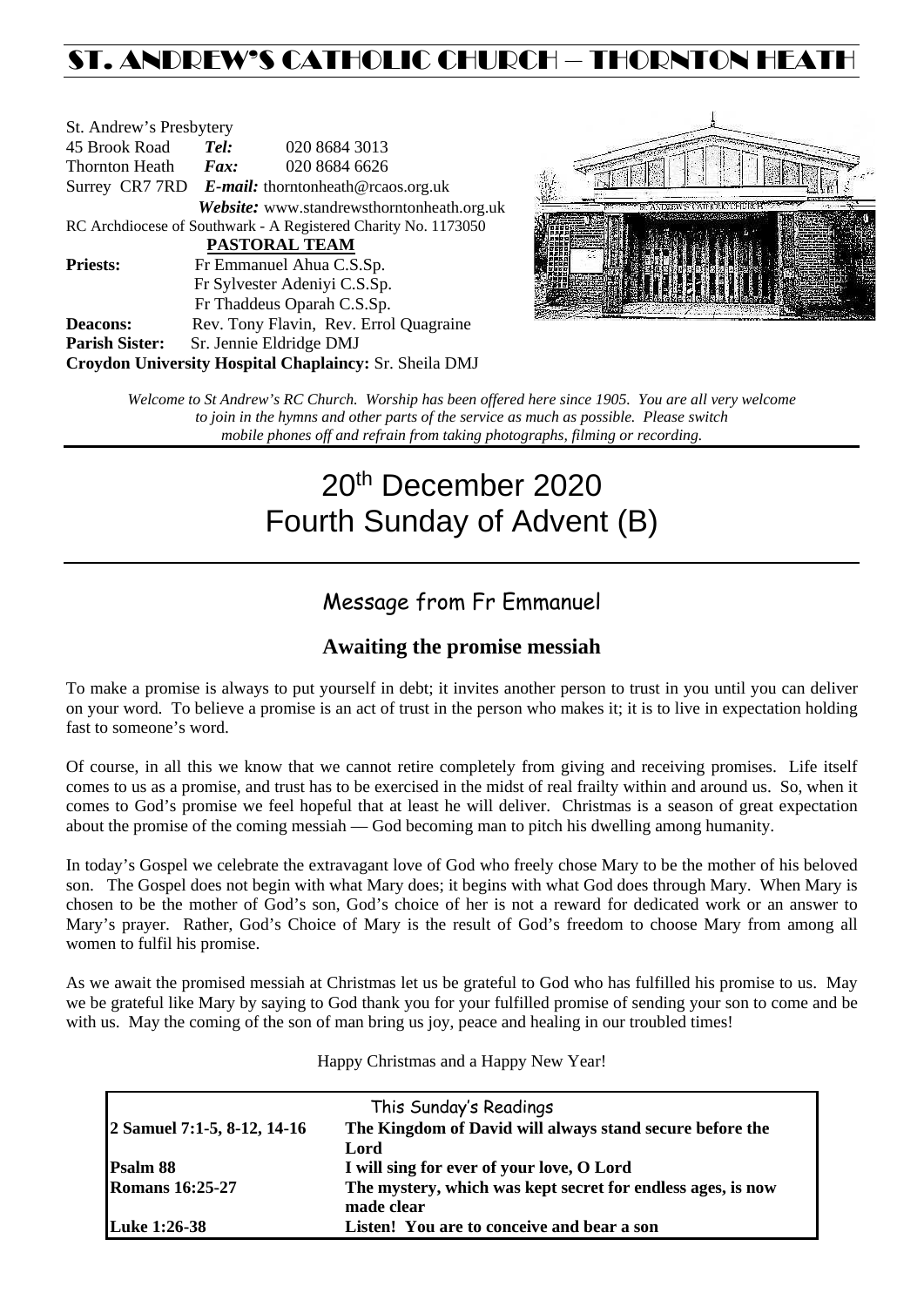### Diary for the Week

| <b>Sunday 20th December</b>               |                    | 6.00pm (Saturday) First Mass of Sunday | For the People of the Parish            |
|-------------------------------------------|--------------------|----------------------------------------|-----------------------------------------|
| $4th$ Sunday of Advent                    | 9.30am             | Mass                                   | Deceased Members Freeman Family RIP     |
|                                           | 11.30am            | Mass                                   | Henry Victoire RIP Anniv                |
|                                           |                    |                                        | <b>Catherine Barrie RIP</b>             |
|                                           | 6.00 <sub>pm</sub> | Mass                                   |                                         |
| <b>Monday 21st December</b>               | 7.30am             | Mass                                   | Paul Etuka RIP                          |
|                                           | 10.00am            | Mass                                   | Tesfa Michael Kidane RIP Anniv          |
| Tuesday 22 <sup>nd</sup> December         | 7.30am             | Mass                                   | Mr Fernandes RIP                        |
|                                           | 10.00am            | Mass                                   | Lesley Hill (Wellbeing)                 |
| Wednesday 23rd December                   | 7.30am             | Mass                                   | Patrick & Margaret McGovern (F)         |
|                                           | 10.00am            | Mass                                   | James & Joe Brennan RIP                 |
| Thursday 24 <sup>th</sup> December        | 7.30am             | Mass                                   | <b>Sr Mary Martin RIP</b>               |
| Christmas Eve                             | 10.00am            | Mass                                   | Fr Adolfo Pacheco                       |
|                                           | 6.00 <sub>pm</sub> | Vigil Mass for Christmas               |                                         |
|                                           | 9.00pm-10.00pm     | Christmas Carols                       |                                         |
|                                           | 10.00pm            | <b>Midnight Mass</b>                   |                                         |
| Friday 25 <sup>th</sup> December          | 8.00am             | Mass                                   | Paul Etuka RIP                          |
| The Nativity of The Lord                  | 9.30am             | Mass                                   | For the People of the Parish            |
| Holyday of Obligation                     | 11.30am            | Mass                                   | Ana Maria D'Souza RIP                   |
| Saturday 26 <sup>th</sup> December        | 10.00am            | Mass                                   | Remembrance Grandparents Cleta &        |
| St Stephen's Day                          |                    |                                        | <b>Timothy Andradi</b>                  |
| <b>Boxing Day</b>                         | 6.00 <sub>pm</sub> | <b>First Mass of Sunday</b>            | Hayward & Carlyle Families (Wellbeing)  |
| <b>Sunday 27th December</b>               | 9.30am             | Mass                                   | St Damien Helpers & their Families      |
| The Holy Family of Jesus,                 | 11.30am            | Mass                                   | Josephine Little RIP                    |
| Mary and Joseph                           | 6.00 <sub>pm</sub> | Mass                                   | For the People of the Parish            |
| Monday 28 <sup>th</sup> December          | 7.30am             | Mass                                   | Private Intention JR                    |
| The Holy Innocents                        | 10.00am            | Mass                                   | Fr Adolfo Pacheco                       |
| Tuesday 29th December                     | 7.30am             | Mass                                   | The Wocials                             |
|                                           | 10.00am            | Mass                                   | Deceased Relations Hampshire Family RIP |
| <b>Wednesday 30th December</b>            | 7.30am             | Mass                                   | In Honour of Our Lady of Africa (Da     |
|                                           |                    |                                        | Silva Dorothee)                         |
|                                           | 10.00am            | Mass                                   | William Bernard Freeman RIP             |
| <b>Thursday 31st December</b>             | 7.30am             | Mass                                   | Josephine Little RIP                    |
|                                           | 10.00am            | <b>Mass</b>                            | Fr Adolfo Pacheco                       |
|                                           | 6.30pm             | Vigil Mass: Welcome in                 |                                         |
|                                           |                    | New Year                               |                                         |
| <b>Friday <math>I^{st}</math> January</b> | 10.00am            | Mass                                   | Athayde Family (Wellbeing)              |
| Mary, the Holy Mother                     | 12.00noon          | Mass                                   | Lewin Family (Wellbeing)                |
| of God                                    |                    |                                        |                                         |
| Saturday 2 <sup>nd</sup> January          | 9.30am             | Mass                                   | Fr Adolfo Pacheco                       |
|                                           | 6.00 <sub>pm</sub> | <b>First Mass of Sunday</b>            | Private Intention JR                    |
| <b>Sunday 3rd January</b>                 | 9.30am             | Mass                                   | William Bernard Freeman RIP Anniv       |
| $2^{nd}$ Sunday after Nativity            | 11.30am            | Mass                                   | St Damien Helpers & their Families      |
|                                           | 6.00 <sub>pm</sub> | Mass                                   | For the People of the Parish            |
| Monday 4 <sup>th</sup> January            | 7.30am             | Mass                                   | Fr Adolfo Pacheco                       |
|                                           | 10.00am            | Mass                                   | Private Intention JR                    |
| Tuesday 5 <sup>th</sup> January           | 7.30am             | Mass                                   | Deceased Relations Ritchie Family RIP   |
|                                           | 10.00am            | Mass                                   |                                         |
| Wednesday 6 <sup>th</sup> January         | 7.30am             | Mass                                   |                                         |
| <b>The Epiphany of The</b>                | 10.00am            | Mass                                   | Fr Adolfo Pacheco                       |
| Lord(B)                                   |                    |                                        |                                         |
| Holyday of Obligation                     |                    |                                        |                                         |
| Thursday 7 <sup>th</sup> January          | 7.30am             | Mass                                   | Fr Adolfo Pacheco                       |
|                                           | 10.00am            | <b>Mass</b>                            | Virginia Athayde RIP                    |
| Friday 8 <sup>th</sup> January            | 7.30am             | Mass                                   |                                         |
|                                           | 10.00am            | Mass                                   | Fr Adolfo Pacheco                       |